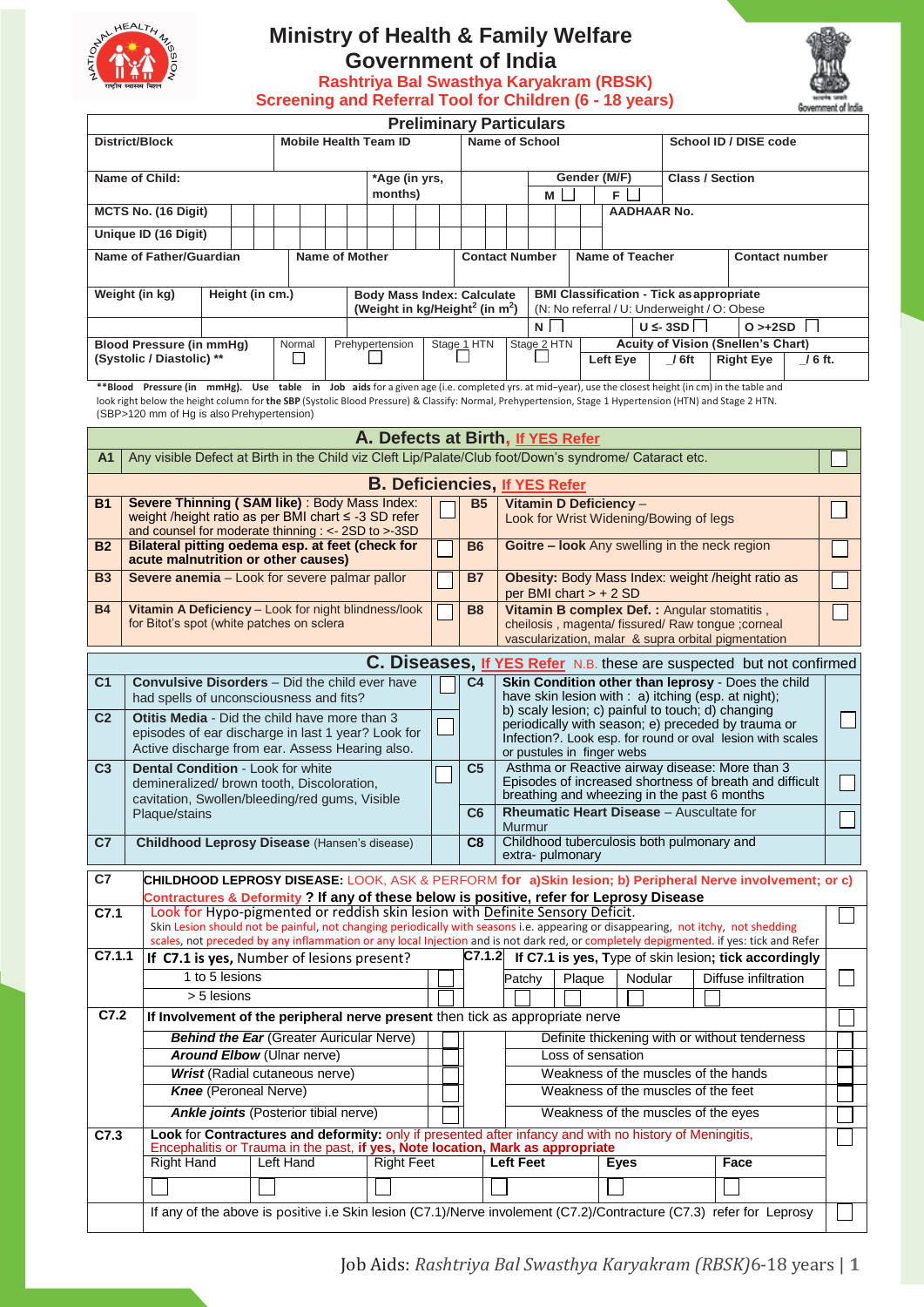| C8         | <b>CHILDHOOD TUBERCULAR DISEASE: LOOK, ASK &amp; PERFORM</b>                                                                                                                                                                                                                        |                                                                                                                                                                                                        |                                     |                                           |         |  |      |                                                                                                                                                             |                                                                                                                             |                                      |                                                                                                                                   |   |  |  |
|------------|-------------------------------------------------------------------------------------------------------------------------------------------------------------------------------------------------------------------------------------------------------------------------------------|--------------------------------------------------------------------------------------------------------------------------------------------------------------------------------------------------------|-------------------------------------|-------------------------------------------|---------|--|------|-------------------------------------------------------------------------------------------------------------------------------------------------------------|-----------------------------------------------------------------------------------------------------------------------------|--------------------------------------|-----------------------------------------------------------------------------------------------------------------------------------|---|--|--|
| 8.1        |                                                                                                                                                                                                                                                                                     | Does the child have cough for more than 14 days not responding to conventional antibiotics (Amoxycillin, Amoxiclav,<br>cotrimoxazole or cephalosporins) and/or bronchodilators? If Yes Tick $\sqrt{ }$ |                                     |                                           |         |  |      |                                                                                                                                                             |                                                                                                                             |                                      |                                                                                                                                   |   |  |  |
| 8.2        |                                                                                                                                                                                                                                                                                     | after common cases such as typhoid, malaria or pneumonia or viral infection have been excluded? If Yes Tick $\sqrt{ }$                                                                                 |                                     |                                           |         |  |      |                                                                                                                                                             |                                                                                                                             |                                      | Does the child have Persistent documented fever (axillary temperature above 37.5 °C or 99.5 <sup>0</sup> F) for more than 2 weeks |   |  |  |
| 8.3        | Does the child present with marked reduction in the playfulness/ daily activity /appetite/not interacting with surroundings<br>or parents leading to a caregiver's concern for > 7 days? If Yes Tick $\sqrt{ }$                                                                     |                                                                                                                                                                                                        |                                     |                                           |         |  |      |                                                                                                                                                             |                                                                                                                             |                                      |                                                                                                                                   |   |  |  |
| 8.4        | Does the child present with Recent headache and irritability and /or has recent altered behavior for > 5 days? If Yes Tick<br>$\sqrt{ }$                                                                                                                                            |                                                                                                                                                                                                        |                                     |                                           |         |  |      |                                                                                                                                                             |                                                                                                                             |                                      |                                                                                                                                   |   |  |  |
| 8.5        | Does the child have documented weight loss of more than 5 % in reference to the highest recorded weight during the<br>past 6 months, esp. not responding to de-worming and micronutrient supplementation or SAM not responding to<br>nutritional support?<br>if Yes Tick $\sqrt{ }$ |                                                                                                                                                                                                        |                                     |                                           |         |  |      |                                                                                                                                                             |                                                                                                                             |                                      |                                                                                                                                   |   |  |  |
| 8.6        | Does the child have history of Close contact with a known case of TB such as parents, siblings, close relatives,<br>caregivers, neighbors and teachers?. If Yes Tick $\sqrt{ }$                                                                                                     |                                                                                                                                                                                                        |                                     |                                           |         |  |      |                                                                                                                                                             |                                                                                                                             |                                      |                                                                                                                                   |   |  |  |
| 8.7        | Does the child have a history of having measles, Varicella in the previous 3 months or is on steroid or on chemotherapy<br>for more than 1 month? If Yes Tick √                                                                                                                     |                                                                                                                                                                                                        |                                     |                                           |         |  |      |                                                                                                                                                             |                                                                                                                             |                                      |                                                                                                                                   |   |  |  |
| 8.8.       |                                                                                                                                                                                                                                                                                     | Does the child present with dull aching abdominal pain<br>with abdominal swelling or painless abdominal mass?                                                                                          |                                     |                                           |         |  | 8.11 | a.                                                                                                                                                          |                                                                                                                             | Altered level of consciousness       |                                                                                                                                   |   |  |  |
|            | <b>Hepatomegaly</b>                                                                                                                                                                                                                                                                 |                                                                                                                                                                                                        | <b>Abdominal mass</b>               | Abdominal                                 | Pain    |  |      | b.                                                                                                                                                          |                                                                                                                             | Convulsions occurring without fever  |                                                                                                                                   | ┐ |  |  |
|            | Splenomegaly                                                                                                                                                                                                                                                                        |                                                                                                                                                                                                        |                                     | fluid                                     | abdomen |  |      | c.                                                                                                                                                          |                                                                                                                             | History of Vomiting without diarrhea |                                                                                                                                   |   |  |  |
|            |                                                                                                                                                                                                                                                                                     | Does the child have gradually increasing painless swelling of                                                                                                                                          |                                     |                                           |         |  |      | d.<br>within the past 1 month.                                                                                                                              | Check for: recent Focal neurological<br>deficit and or abnormal movements                                                   |                                      |                                                                                                                                   |   |  |  |
| 8.9        |                                                                                                                                                                                                                                                                                     | one or more lymph nodes that has not responded to a course<br>of antibiotics after 2 weeks? (Enlarged only: when in the neck<br>> 1.5 cm and axilla / Inguinal > 2 cm If Yes Tick)                     |                                     |                                           |         |  |      | Check for recent headache and<br>$e_{1}$<br>irritability and /or has recent altered<br>behavior for > 7 days but within a month<br>? If Yes Tick $\sqrt{ }$ |                                                                                                                             |                                      |                                                                                                                                   |   |  |  |
|            | Single<br>discrete<br>node                                                                                                                                                                                                                                                          | <b>Multiple</b><br>matted<br>nodes                                                                                                                                                                     | Non-<br>tender &<br><b>Painless</b> | <b>Discharging sinus</b>                  |         |  |      | f.                                                                                                                                                          | Check for: Recent Cranial nerve palsy<br>e.g. sudden squint or sudden<br>asymmetry of face<br>Neck stiffness/ Neck rigidity |                                      |                                                                                                                                   |   |  |  |
|            |                                                                                                                                                                                                                                                                                     |                                                                                                                                                                                                        |                                     |                                           |         |  |      | q.                                                                                                                                                          |                                                                                                                             |                                      | Any one is present: consider Neuro                                                                                                |   |  |  |
|            |                                                                                                                                                                                                                                                                                     |                                                                                                                                                                                                        |                                     |                                           |         |  |      | TB                                                                                                                                                          |                                                                                                                             |                                      |                                                                                                                                   |   |  |  |
|            | 8.10 ranging from mild dull aching to severe disabling swelling &/or<br>recent Spinal deformity                                                                                                                                                                                     | Does the child present with a constant back pain & stiffness                                                                                                                                           |                                     |                                           |         |  | 8.12 | weeks                                                                                                                                                       | Respiratory distress i.e. difficulty in<br>breathing or Persistent cough for > 2                                            |                                      |                                                                                                                                   |   |  |  |
|            | A cold<br>abscess                                                                                                                                                                                                                                                                   | <b>Typical night</b><br>cries                                                                                                                                                                          | localized<br>kyphotic<br>deformity  | spine is stiff and painful<br>on movement |         |  |      | rate*                                                                                                                                                       | Increased<br>respiratory                                                                                                    | Persisting<br>cough $(>2)$<br>weeks) | difficult-to-<br>treat<br>pneumonia                                                                                               |   |  |  |
|            |                                                                                                                                                                                                                                                                                     |                                                                                                                                                                                                        |                                     |                                           |         |  |      |                                                                                                                                                             |                                                                                                                             |                                      |                                                                                                                                   |   |  |  |
| 8.13<br>C8 |                                                                                                                                                                                                                                                                                     |                                                                                                                                                                                                        |                                     |                                           |         |  |      |                                                                                                                                                             |                                                                                                                             |                                      | Does the child present with recent onset of limping or painful swelling of a joint esp night cry? If yes Tick                     |   |  |  |
|            | a)                                                                                                                                                                                                                                                                                  | Tick if any one of the following symptoms is positive or Yes : from 8.1 to 8.7 in Pulmonary TB Box                                                                                                     |                                     |                                           |         |  |      |                                                                                                                                                             |                                                                                                                             |                                      |                                                                                                                                   |   |  |  |
|            | b)                                                                                                                                                                                                                                                                                  | Presence of any positive symtom from either 8.8 (abdominal TB) or 8.9 (T.B. Lymph nodes) or 8.<br>10(T.B. spine) or 8.11 (CNS TB) or 8.13 (Bone T.B); tick positive in Extra Pulmonary TB Box          |                                     |                                           |         |  |      |                                                                                                                                                             |                                                                                                                             |                                      |                                                                                                                                   |   |  |  |
|            | C)                                                                                                                                                                                                                                                                                  | Presence of any positive symtom from 8.12; tick positive in Pulmonary TB Box                                                                                                                           |                                     |                                           |         |  |      |                                                                                                                                                             |                                                                                                                             |                                      |                                                                                                                                   |   |  |  |
|            |                                                                                                                                                                                                                                                                                     | *Respiratory rate: If more than 30 breaths per minute                                                                                                                                                  |                                     |                                           |         |  |      |                                                                                                                                                             |                                                                                                                             |                                      |                                                                                                                                   |   |  |  |
|            |                                                                                                                                                                                                                                                                                     | ** Conventional antibiotics: Amoxycillin, Amoxiclav, co-trimoxazole or cephalosporins.                                                                                                                 |                                     |                                           |         |  |      |                                                                                                                                                             |                                                                                                                             |                                      |                                                                                                                                   |   |  |  |
|            |                                                                                                                                                                                                                                                                                     | (Lfx), Moxifloxacin (Mfx); Aminoglycosides: Amikacin (Am); Kanamycin (Km);<br>Remember that signs and symtoms suggestive of TB is non specific                                                         |                                     |                                           |         |  |      |                                                                                                                                                             |                                                                                                                             |                                      | Please note that these medicines are used for Drug Resistant Tuberculosis like Fluoroquinolones like Levofloxacin                 |   |  |  |

Job Aids: Rashtriya Bal Swasthya Karyakram (RBSK) 6-18 years | 2